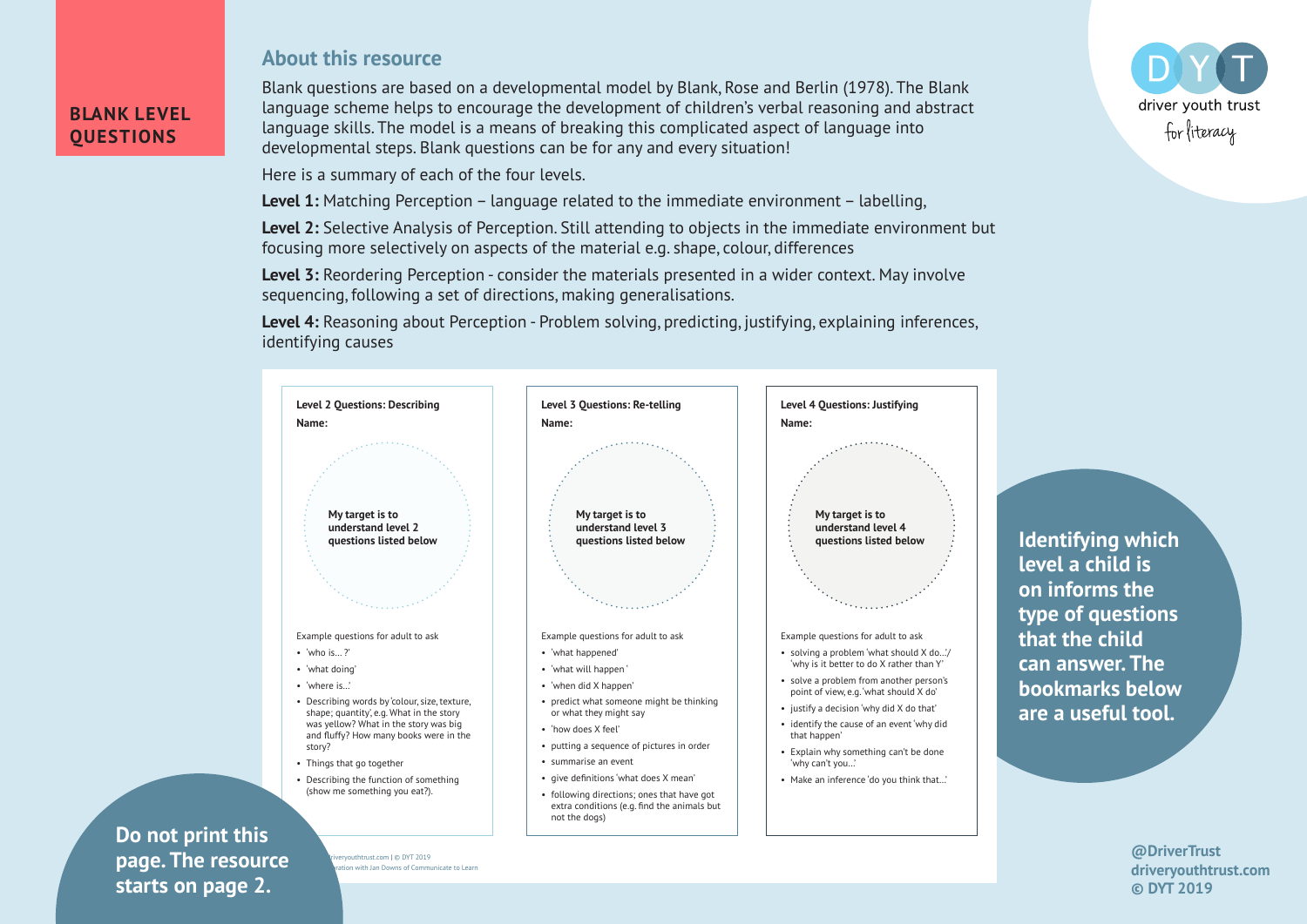

Example questions for adult to ask

- 'who is...?'
- 'what doing'
- 'where is.'
- Describing words by 'colour, size, texture, shape; quantity', e.g. What in the story was yellow? What in the story was big and fluffy? How many books were in the story?
- Things that go together
- Describing the function of something (show me something you eat?).

## **Level 2 Questions: Describing Name:**



Example questions for adult to ask

- 'who is...?'
- 'what doing'
- 'where is.'
- Describing words by 'colour, size, texture, shape; quantity', e.g. What in the story was yellow? What in the story was big and fluffy? How many books were in the story?
- Things that go together
- Describing the function of something (show me something you eat?).

## **Level 2 Questions: Describing**



Example questions for adult to ask

- 'who is...?'
- 'what doing'
- 'where is.
- Describing words by 'colour, size, texture, shape; quantity', e.g. What in the story was yellow? What in the story was big and fluffy? How many books were in the story?
- Things that go together
- Describing the function of something (show me something you eat?).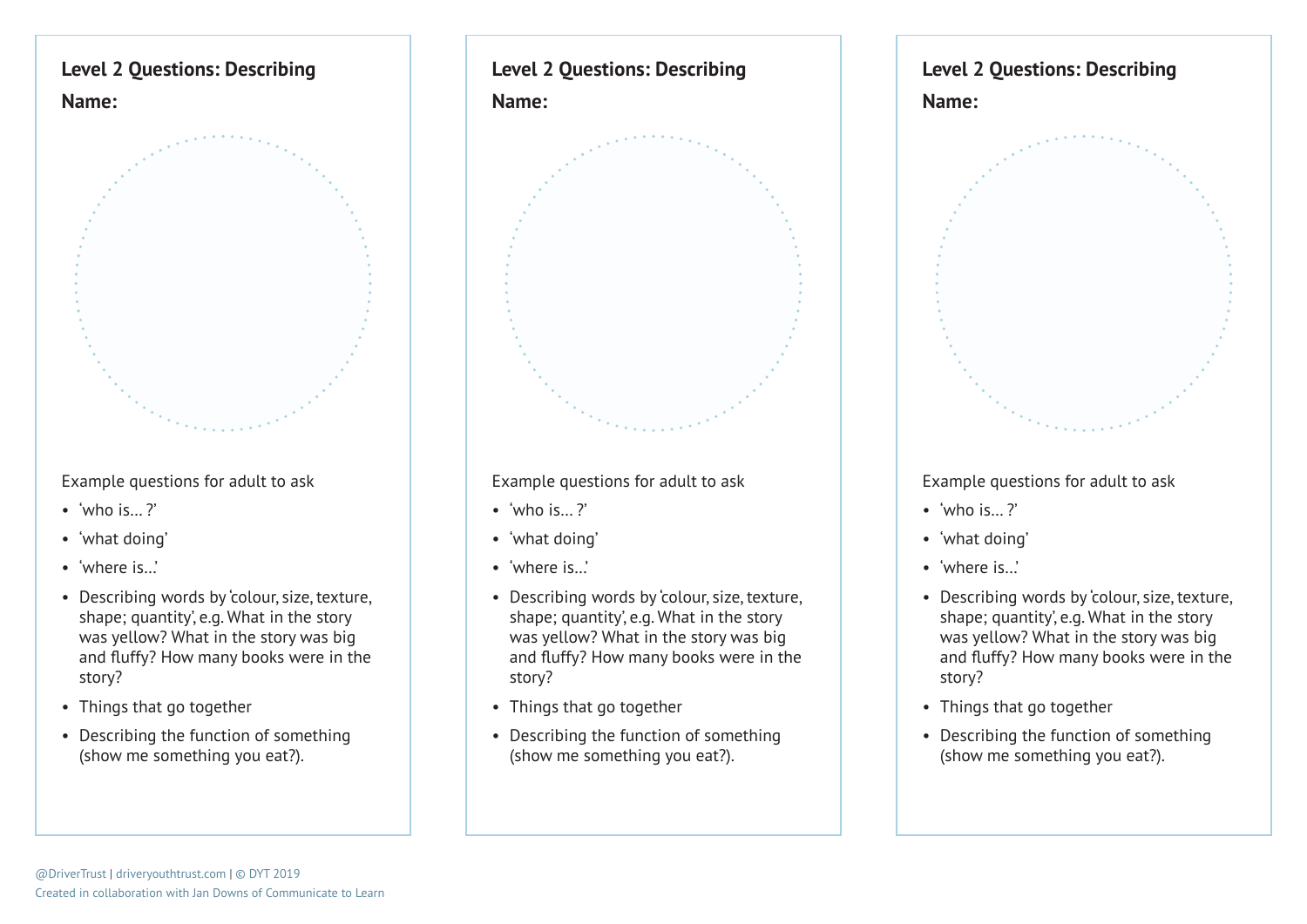

Example questions for adult to ask

- 'what happened'
- 'what will happen '
- 'when did X happen'
- predict what someone might be thinking or what they might say
- 'how does X feel'
- putting a sequence of pictures in order
- summarise an event
- give definitions 'what does X mean'
- following directions; ones that have got extra conditions (e.g. find the animals but not the dogs)



Example questions for adult to ask

- 'what happened'
- 'what will happen '
- 'when did X happen'
- predict what someone might be thinking or what they might say
- 'how does X feel'
- putting a sequence of pictures in order
- summarise an event
- give definitions 'what does X mean'
- following directions; ones that have got extra conditions (e.g. find the animals but not the dogs)



Example questions for adult to ask

- 'what happened'
- 'what will happen '
- 'when did X happen'
- predict what someone might be thinking or what they might say
- 'how does X feel'
- putting a sequence of pictures in order
- summarise an event
- give definitions 'what does X mean'
- following directions; ones that have got extra conditions (e.g. find the animals but not the dogs)